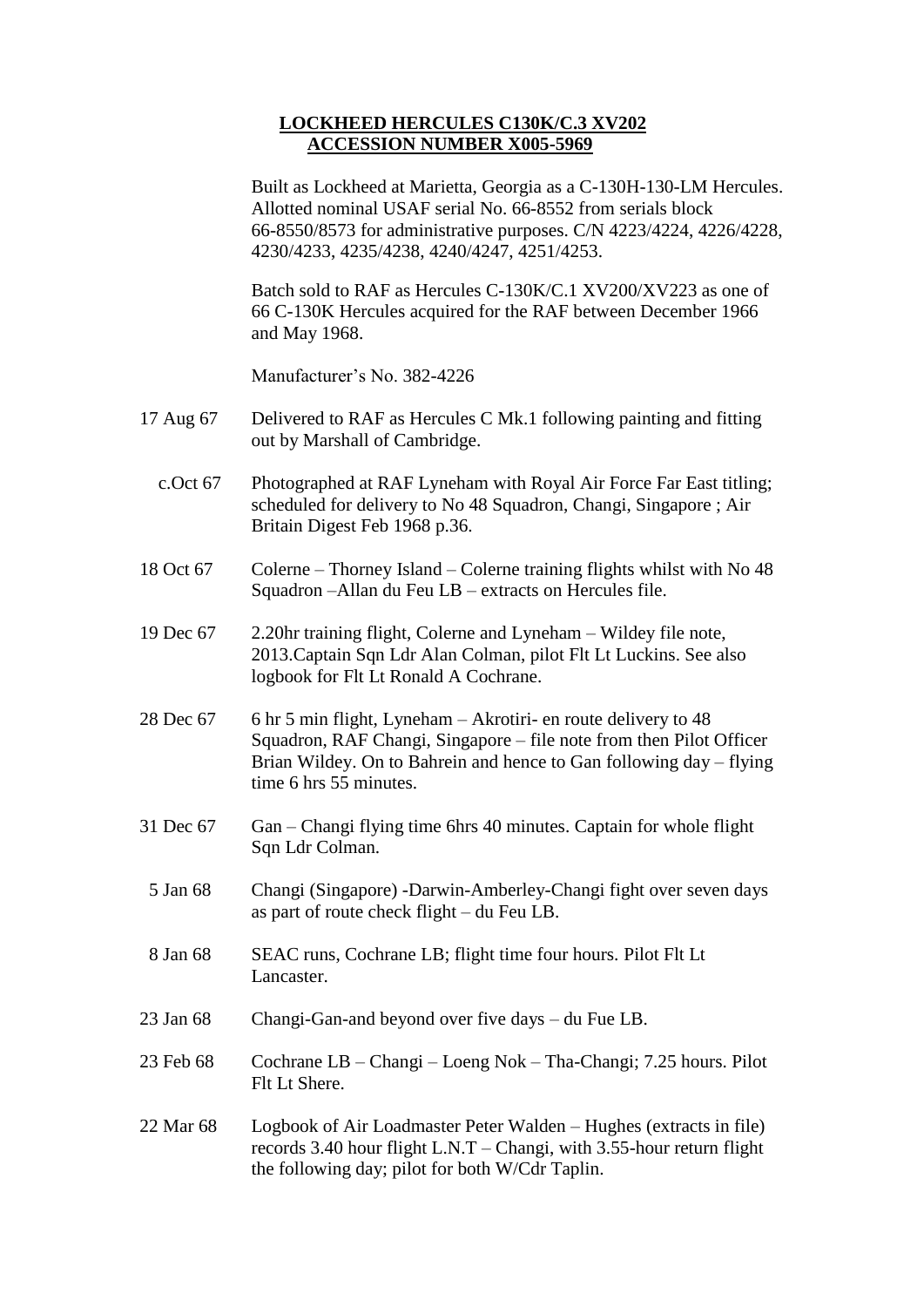17 Apr 68 Two parachutist runs – Operation Winged Dagger. Flight time 1.05 hours, pilot Flt Lt Fielding. Cochrane LB. 19 Apr 68 Cochrane LB – Winged Dagger – two runs to Kluang. Pilot Flt Lt Carter. 23 Apr 68 Changi – Kluang-Changi; de Feu LB. 22 May 68 Photographed at Port Moresby, New Guinea, by crew member Allan du Feu during Changi-Port Moresby – Lae-Kukum-Nandi flight – de Feu LB; finally returned to Changi via Port Moresby 27 May. 2 Jul 68 Changi – Penerak-Changi –de Feu LB. 8 Jul 68 Wildey file note – Changi – Kuala Lumpur and return. 9 Jul 68 Wildey file note – 1.45 hour Night Training, Captain Fg Off Walton. 2 Aug 68 Changi - Mauritius - Changi - de Feu LB. 4 Sep 68 Cochrane LB – 1.15 hours M.S.P Drop Kanear Kahang 26 Sep 68 Changi-Darwin, returning to Changi  $29<sup>th</sup> - de Feu LB$ . 27 Sep 68 Walden-Hughes LB records day/night flight Darwin – Changi, returning to Darwin the following day. Pilot S/Ldr Newton. 5 Nov 68 Changi-Kai Tak (Hong Kong) - Changi – de Feu LB. 20 Dec 68 Wildey file note – Changi – Hong Kong, 4.35 hours, Captain Fg Off Wilson. Also recorded in Walden-Hughes LB; pilot Flt Lt Lancaster as Changi – Butterworth –Kai Tak (Hong Kong) 27 Dec 68 Wildey file note - Changi – Hong Kong 4.40 hours. 17 Jan 69 Flight Muharraq – Changi (11.45 hours day/night) recorded in Walden-Hughes LB. Pilot Flt Lt Harrington. 10 Feb 69 Kai Tak – Changi (de Feu LB) 24 May 69 Changi – Labuan-Changi –de Feu LB. 27 May 69 Kai Tak –Changi – de Feu LB. 12 Jun 69 Changi-Kai Tak, and Changi-Butterworth (Malaya) - Darwin – Changi on  $16^{th}$  July – de Feu LB. 17 Jun 69 Darwin – Changi flight recorded in Walden-Hughes LB. Pilot S/Ldr Newton.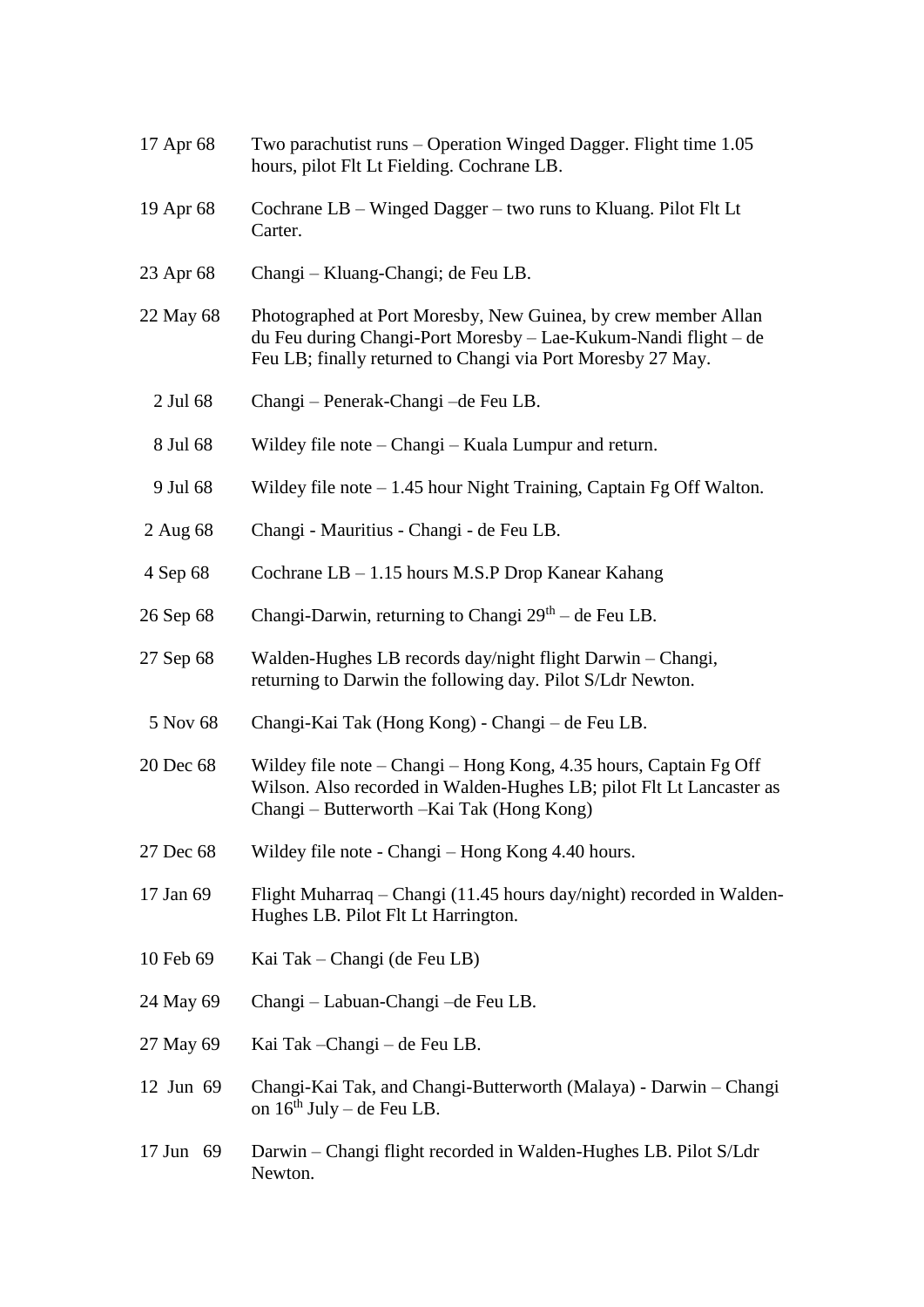| 28 Jun 69  | Cochrane $LB - 6.40$ hour flight, Darwin – Butterworth (Malaysia) then<br>on to Tengah and Changi (1.30 hours). Pilot Flt Lt Carter.                                                                                                                                                                               |
|------------|--------------------------------------------------------------------------------------------------------------------------------------------------------------------------------------------------------------------------------------------------------------------------------------------------------------------|
| 14 Jul 69  | Wildey file note - five hour flight Changi - Hong Kong, and on to<br>Kimpo, South Korea - 4.45 hours.                                                                                                                                                                                                              |
| 15 Jul 69  | Wildey file note – Kimpo – Iwakuni-Misawa-Tachikawa (USAF base<br>near Tokyo, Japan) Flying time 4.50 hours.                                                                                                                                                                                                       |
| 17 Jul 69  | Wildey file note - Tachikawa – Kimpo 2hrs 35 minutes, then Kimpo-<br>Hong Kong (5hrs); next day Hong Kong – Changi (4.40 hours)                                                                                                                                                                                    |
| 10 Aug 69  | Changi-Darwin-Whenupai-Edinburgh – Darwin-Changi – flight<br>completed 15 August. De Feu LB.                                                                                                                                                                                                                       |
| 1 Sep 69   | Wildey file note $-$ low-level flying in Malaysia $-$ flying time two<br>hours.                                                                                                                                                                                                                                    |
| 18 Sep 69  | Cochrane LB – Kai Tak – Changi, 4.50 hrs, Pilot Flt Lt Kilpatrick.                                                                                                                                                                                                                                                 |
| Mar 70     | Flown by Flt Lt (Later Sqn Ldr) Ian Nelson for the annual Lord<br>Trophy competition won by Lyneham-based No.24 Squadron.<br>'Exercise Thread' saw several Hercules, including XV202, and was a<br>support competition testing low level flying, parachute, and other<br>supply dropping, based at Hal Far, Malta. |
| 28 May 70  | Abingdon - Benson (de Feu LB)                                                                                                                                                                                                                                                                                      |
| 6-8 Jan 71 | Flown by Flt Lt Nelson Eastleigh (Nairobi) – Muharaaq (Bahrain) –<br>Akrotiri (Cyprus)                                                                                                                                                                                                                             |
|            | 20-21 Jan 71 Flown by Flt Lt Jones Hong Komg-Changi-Gan-Muharraq-Akrotiri-<br>Lynham. See extracts from LB of AEO Flt Lt H G Meggs on Hercules<br>history file.                                                                                                                                                    |
| 2-8 Feb 71 | Flown by Flt Lt Nelson Bahrain – Mombasa – Masirah – Firq. He then<br>did a series of nine flights between either Salalah or Masirah to and<br>from Firq in order to rotate the troops from the Gulf States. XV202<br>then flown back to Bahrain where another crew took it back to RAF<br>Lyneham.                |
| 17 Mar 71  | Flown by Flt Lt McGilchrist, Lajes - Nassau 9hrs 10 minutes; MALM<br>Harry 'Taff' Lovett- see e-mail from Rob Lovett, 18 February 2016.                                                                                                                                                                            |
|            | 18-19 Mar 71 Flown by Flt Lt McGilchrist Nassau-South Caicos-Lajes-<br>Lyneham. (Meggs LB)                                                                                                                                                                                                                         |
| 19 Apr 71  | Flown by Flt Lt Johnson, MCT CPT 1.30hrs; MALM again Taff<br>Lovett.                                                                                                                                                                                                                                               |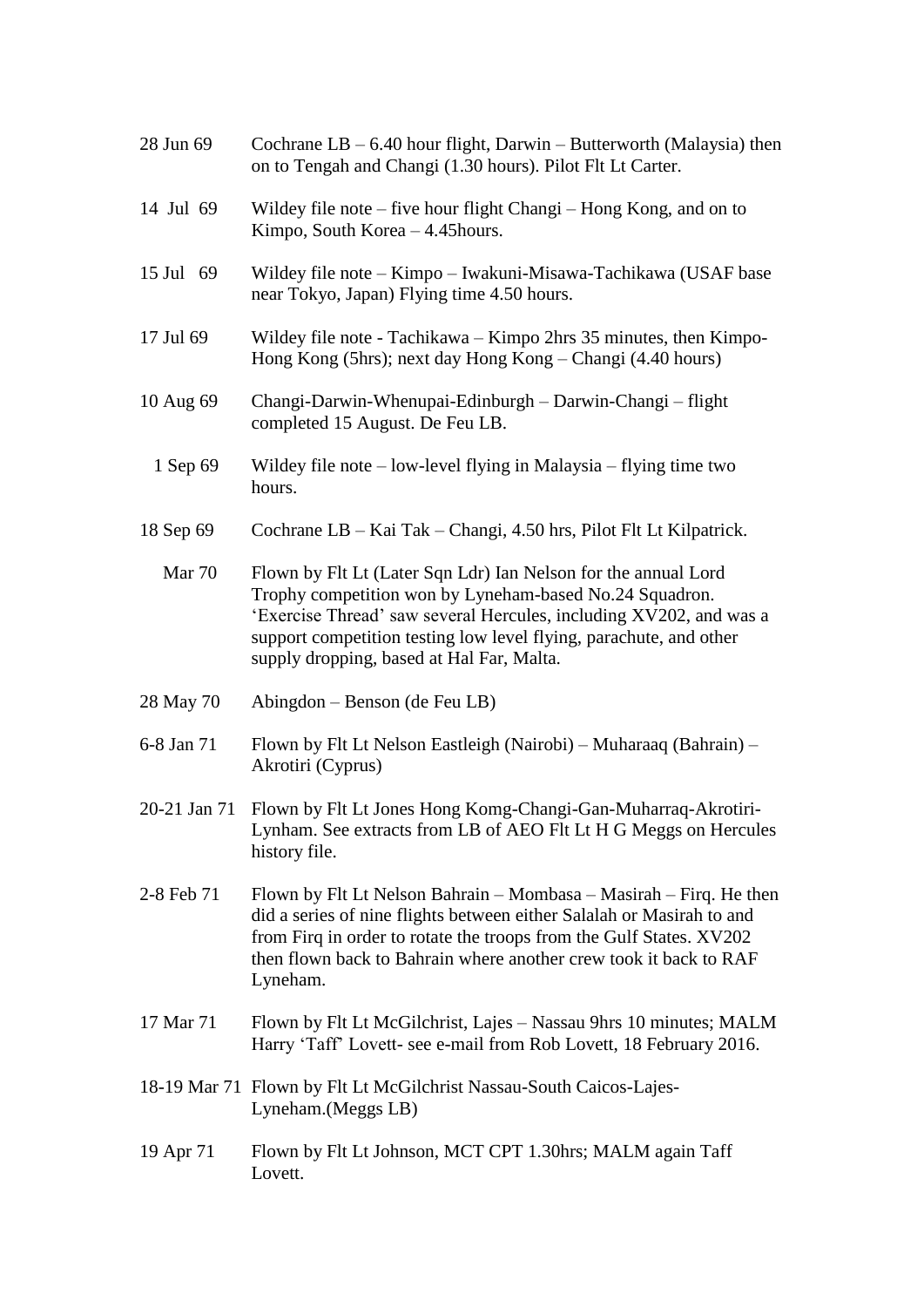| 30 Sep 71   | Flown by Flt Lt Nelson on a low level formation flying exercise. No<br>drop due to weather.                                                                                                                                                                                                                                                                                                                                          |
|-------------|--------------------------------------------------------------------------------------------------------------------------------------------------------------------------------------------------------------------------------------------------------------------------------------------------------------------------------------------------------------------------------------------------------------------------------------|
| 19 Nov 71   | Transported Italian Parachutists to Pisa, Italy (Robert Thacker<br>logbook-extract on Hercules file)                                                                                                                                                                                                                                                                                                                                 |
| 22 Nov 71   | Supported Harrier deployment to Norway with flight via RAF<br>Wittering to RNoAF Gardermoen (Thacker logbook)                                                                                                                                                                                                                                                                                                                        |
| Dec 71      | At Thorney Island with No. 242 O.C.U.                                                                                                                                                                                                                                                                                                                                                                                                |
| Dec 71<br>8 | Cochrane $LB - 20$ minute flight, Lyneham – Thorney Island; pilot Flt<br>Lt Pierce.                                                                                                                                                                                                                                                                                                                                                  |
|             | Fit Lt Nelson commented in 2011; 'I transferred to Thorney Island to<br>join the OCU as an instructor in Dec 1971 and my first flight at<br>Thorney Island was on XV202. It appears that it must have been<br>transferred to Thorney Island between those last two flights. I think it<br>must then have been based at Thorney Island until Thorney closed in<br>Nov 1975 as I flew it on at least 36 occasions. Amongst the routine |

15-17 May 72 Thorney Island (TI) to Lajes (Azores) to Bermuda - TI; our regular oceanic training exercise.

exercises repeated for every course I also flew it to;-

- 27/8 Jul 72 Thorney Island Akrotiri Thorney Island Cochrane LB. Pilot Sqn Ldr Phillips.
- 11-12 Sep 72 TI to Gatow (Berlin) (and 7 May 1973)
- 19-21 Sep 72 Practice and Demonstration flights Cochrane LB. Pilot Wg Cdr Ward.
- 12 -14 Feb 73 TI to Gibraltar Lajes TI

| Mar <sub>73</sub> | Operated in Nepal – Operation Khana Cascade; Lockheed Hercules of<br>the Royal Air Force mounted an emergency food – rice, maize and<br>grain and supplies airdrop to famine-stricken villages in remote areas<br>of West Nepal, delivering 1,964 tons of cargo over a 29-day period |
|-------------------|--------------------------------------------------------------------------------------------------------------------------------------------------------------------------------------------------------------------------------------------------------------------------------------|
| 14 Jun 73         | Aircrew logbook (Engineer) of F Sgt David Sinclair Bright records<br>$6.10$ hour Thorney Island – Akrotiri (Cyprus) flight.                                                                                                                                                          |
| 13 Jul 73         | Bright LB records 4.10 hour flight Thorney Island $-$ Aalborg $-$<br>Thorney Island flight.                                                                                                                                                                                          |
| 16 Jul 73         | Bright: B records 1.15 hour flight Thorney Island – Colerne – Thorney<br>Island to pick up ferry crew.                                                                                                                                                                               |
| 3 Aug 73          | 1.20 hour flight, Thorney Island – Abingdon and return. Cochrane LB.                                                                                                                                                                                                                 |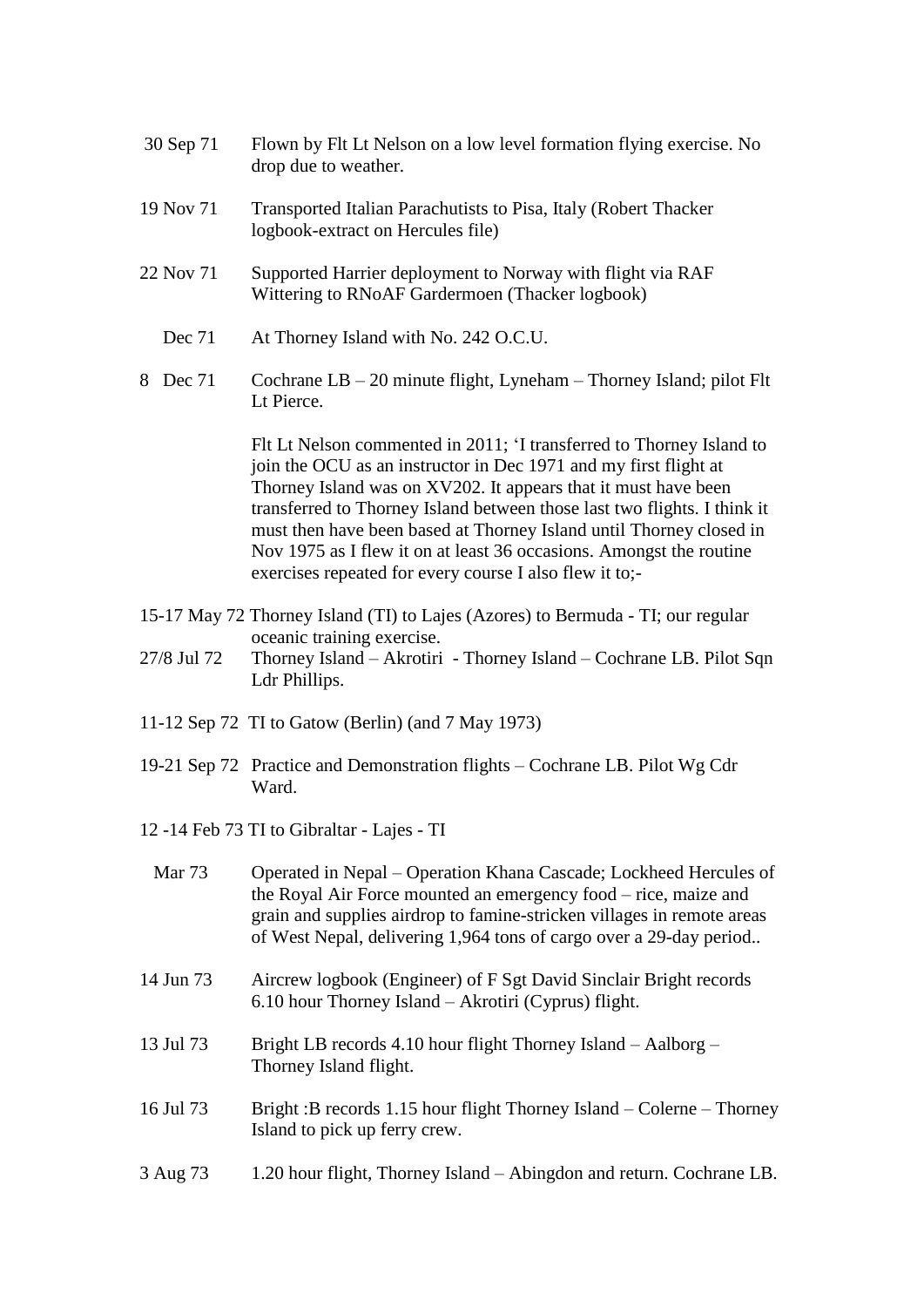| 9 Feb 74    | Thorney Island to Gander where the aircraft went unserviceable until<br>18th. See Cochrane LB – pilot Sqn Ldr Kellemer. 8.50 hour flight.                                                                      |
|-------------|----------------------------------------------------------------------------------------------------------------------------------------------------------------------------------------------------------------|
| 26/7 Mar 74 | Cochrane LB – Thorney Is – Lajes – Gander. Pilot Flt Lt Broadstock-<br>Smith.                                                                                                                                  |
| 30 Mar 74   | Gander diverted to Lajes – Cochrane LB. 6.40 hour flight. Onwards to<br>Thorney Island the following day (1 April).                                                                                            |
| 19 Apr 74   | Former Hercules instructor Max Roberts has provided details of a<br>number of flights in XV202 from this date;                                                                                                 |
| 3 May 74    | Pilots Flying log book of Wg Cdr C E Evans records training flights<br>(various exercises) as second pilot on this date plus May $7th$ , 13 <sup>th</sup> and<br>$22nd$ – pilots F/L Burrage and F/L Mitchell. |
| 1 Jul 74    | Evans logbook records 1.35 hour Categorisation flight as second pilot.<br>Pilot W/C Duval.                                                                                                                     |
|             | 16-19 Sep 74 Thorney Is. - Lajes - Dulles - Gander - Thorney Is. Cochrane LB.                                                                                                                                  |

5-8th Nov 74 TI to Lajes to Dulles (Washington USA) to JFK (New York) to Gander to TI.

> I was promoted to Sqn Ldr, and put in command of the Hercules Flying Squadron of the OCU in June 1974. In November 1975 I flew the last Hercules (XV199) out of Thorney Island. Once we had left TI with the vast number of Hercules available at Lyneham I only flew XV202 on one occasion on 18 April 1977 when I did Categorisation checks on two course members on that aircraft'.

Converted to Hercules C.Mk.3 with fuselage lengthened by 15ft/4.57m by Marshall of Cambridge (Engineering) Ltd as one of 30 such conversions done between 1980 and 1985, using fuselage plugs fore and aft of the wing supplied by Lockheed-Georgia. Used mainly on longer routes and for paratrooping. Notes by Sqn Ldr Tim Gosling (2013) describe XV202 as a 'Slick' Mk.3 with the fit of a typical C. Mk.3 from around 2001, permitting normal 'trucking' operations but not operation in threat zones such as Iraq and Afghanistan, with a normal crew of five.

| 6 Apr 75  | Navigator's logbook of Wing Commander Colin Eames records 7.10<br>hour flight, Akrotiri- Lyneham; pilot Flt Lt Sedman. |
|-----------|------------------------------------------------------------------------------------------------------------------------|
| 6 Aug 75  | 4.40 hour Thorney Island- Gibraltar flight - Cochrane Logbook.                                                         |
| 7 Aug 75  | 8.15-hour Gibraltar – Gander flight – Cochrane logbook. Pilot for both<br>flights S/Ldr Donnelly.                      |
| 19 Jul 76 | Flew Lyneham – Marham (Thacker logbook)                                                                                |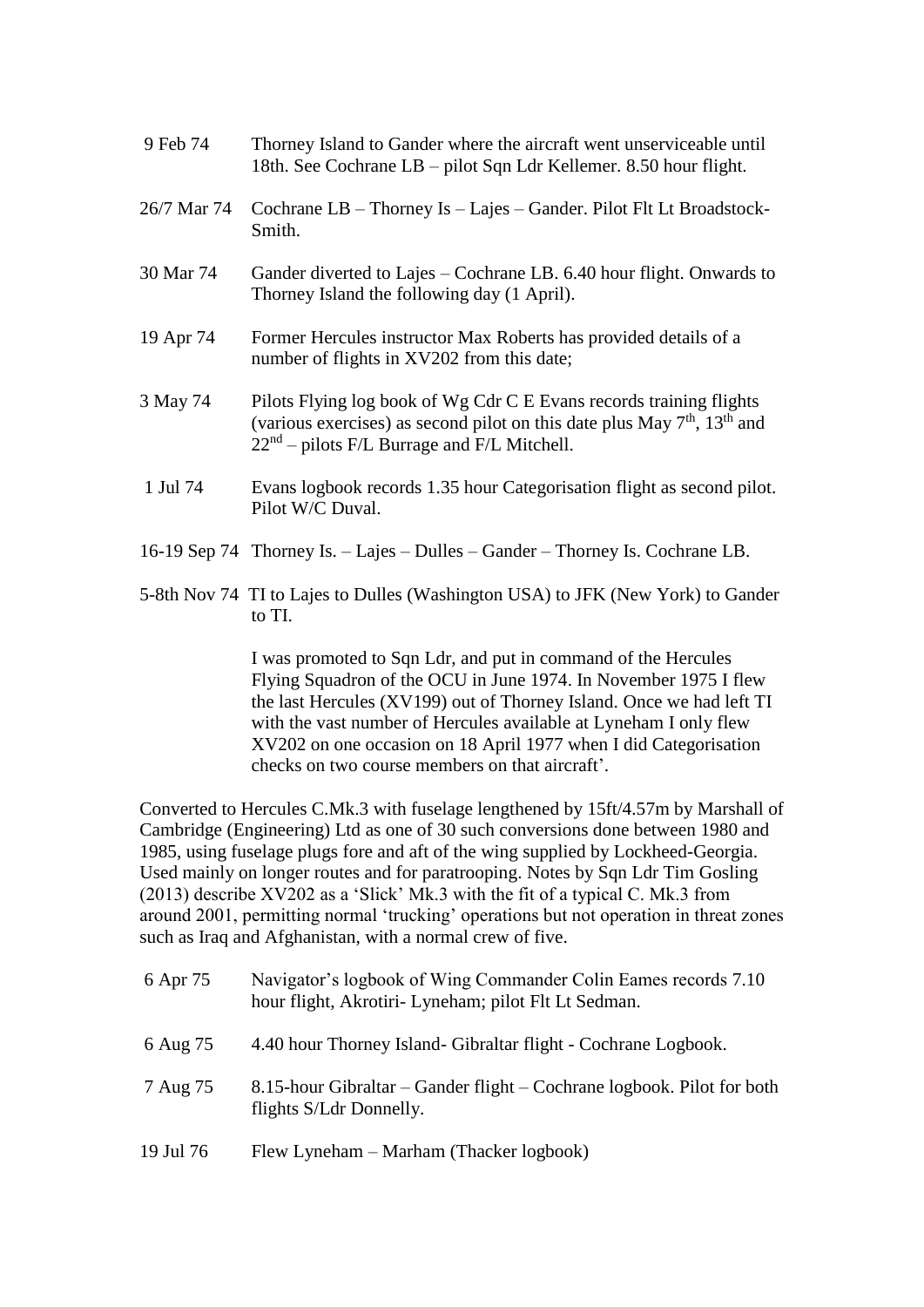| 11 May 78    | Flown Lyneham – Honington – Bodo- Honington (Robert Thacker<br>logbook, extract on file)                                                                                                                                                     |
|--------------|----------------------------------------------------------------------------------------------------------------------------------------------------------------------------------------------------------------------------------------------|
| 3 Sept 78    | Logbook of S/Ldr Christopher Ford (digital copy with archives)<br>records seeries of flights to/from Germany until 8 May - Wildenrath-<br>Ramstein-Wildenrath-Lynham.                                                                        |
|              | 11-12 May 79 Ford logbook records overnight Lynham-RAF Leeming - Lynham<br>round trip.                                                                                                                                                       |
| 12 July 79   | Ford LB records high parachute drop. Flight time 30 minutes.                                                                                                                                                                                 |
| 1981         | With MoD (PE) at Cambridge for conversion as a C.3.                                                                                                                                                                                          |
| 20-21 Jul 81 | Return flight, Lyneham - Thessaloniki (Greece) - Lyneham; Pilot<br>S/Ldr Hawkins;<br>From Aircrew logbook of Air Loadmaster M.J.Clabby; flying time                                                                                          |
|              | 4.25 hours out and 5.35 back.                                                                                                                                                                                                                |
| 27 Sep 81    | Two hour flight, Lyneham - Vaerlose (Denmark) - Eames LB. Pilots<br>Sqn Ldr Synott and F/Lt Ruston. See Clabby logbook also. Returned to<br>Lyneham same $day - 2.15$ hours flying time.                                                     |
| 13 Jun 82    | Dakar – Lyneham; 7.5 hours flying time; Pilot Flt Lt Ruston; see<br>Clabby logbook.                                                                                                                                                          |
| 27 Sep 82    | Pilots' Flying Logbook of AVM Clive Evans (X007-1399/015) records<br>series of flights, Lyneham- Aldergrove - Gutersloh - Aldergrove-<br>Lyneham; total flying hours 6.25.                                                                   |
|              | 16-17 Feb 83 Lyneham - Benbecula - Lossiemouth - Gander. Pilot Flt Lt Turner;<br>total flying hours 8.40; Clabby logbook.                                                                                                                    |
|              | Photo around this time $-$ Air International February 1983 p.69.                                                                                                                                                                             |
| 3 May 83     | Flown Lyneham – RAF Gutersloh with Tim Gosling as navigator. A<br>routine tasking, about 90 minutes each way, taking spares to RAF<br>Germany-based Harrier GR.3s.                                                                           |
| 19 Mar 84    | Lyneham to Leuchars then Decimomannu and return same day,<br>supporting a Phantom weapons training detachment to the Italian<br>airbase on Sardinia. Total 8hrs 15 minutes. (Gosling)                                                        |
| 10 Sep 84    | First 'post-stretch' test flight from Cambridge airport; pilot Marshalls'<br>company test pilot John Preece.                                                                                                                                 |
|              | To RAF Lyneham Transport Wing, (Wiltshire – latterly consisting of<br>Nos. 24, 30, 47 and 70 Squadrons and 242 O.C.U, all part of No. 38<br>Group) and from 1986 retrofitted as a C.3P with in-flight refuelling<br>probe above the cockpit. |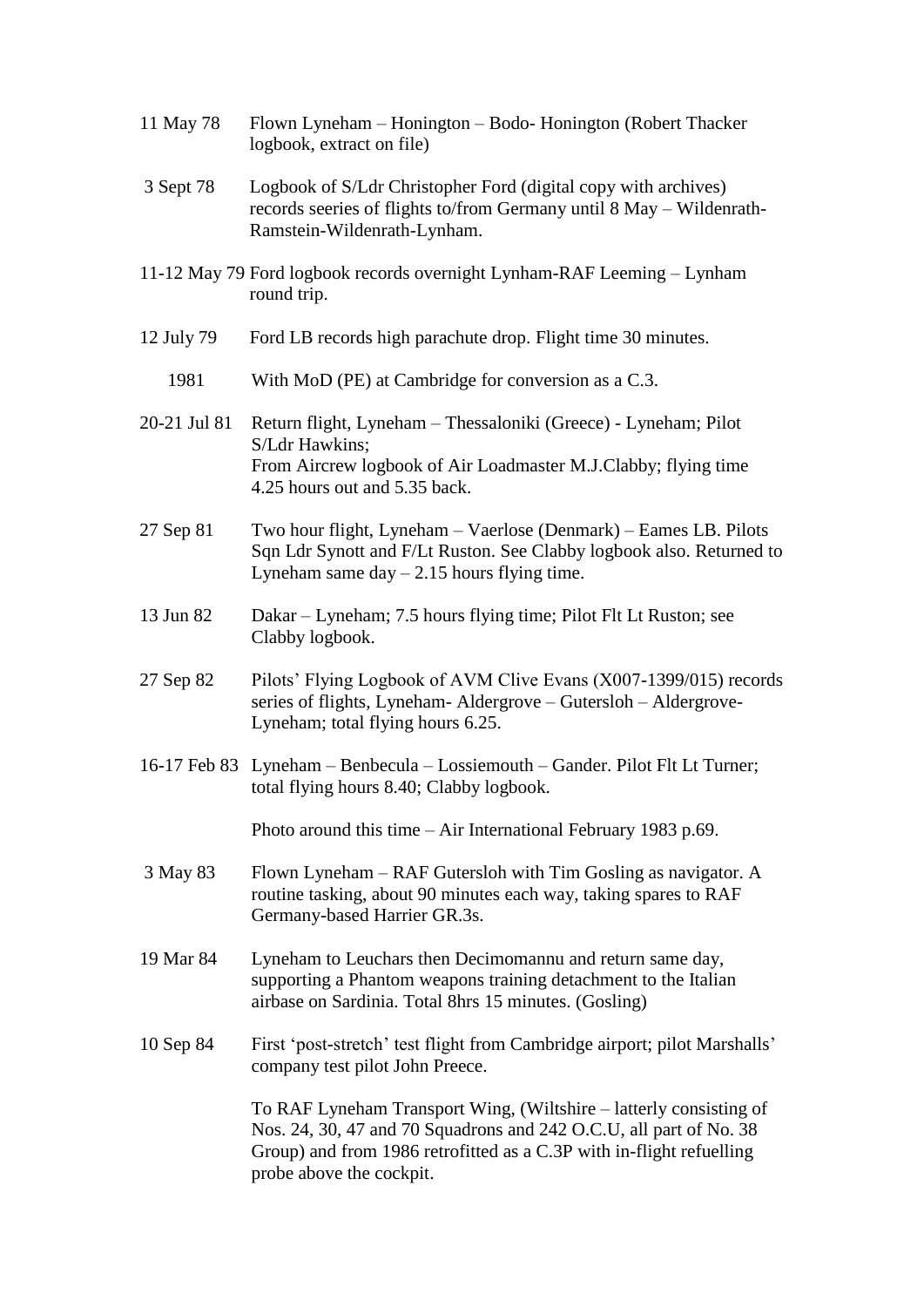| 27 Oct 84                   | Lyneham – Gibraltar, returning the following day; Pilot Flt Lt Milton;<br>Flying time 4.15 hours out and 4.10 return. Clabby logbook.                                           |
|-----------------------------|---------------------------------------------------------------------------------------------------------------------------------------------------------------------------------|
| 18 Dec 84                   | General formation training from Lyneham (Gosling) Total 2hrs 15<br>minutes.                                                                                                     |
| 19 Apr 85                   | Formation Training, medium level out of Lyneham, descending into<br>low level; Harness drop at Keevil airfield and return to Lyneham. Total<br>1 hr 50 minutes. (Gosling)       |
| 17 May 86                   | Ford LB – Exercise Casino Royale; Lyneham- Leeming $\&$ hence to<br>Germany.                                                                                                    |
| 1994                        | Displayed at International Air Tattoo, RAF Fairford, Glos, when<br>serving as part of the Lyneham Transport wing.                                                               |
| 13 Jan 95                   | Ford LB – Ancona-Lynham whilst involved in ops in Balkans in<br>Sarajevo area. 3.15 hours.                                                                                      |
| $23$ Mar $95 - 27$ Mar $96$ | Trial fit of alternative crew seats.                                                                                                                                            |
| 9 Aug 96                    | Singleton low-level sortie from Lyneham, dropping four one-ton<br>containers on South Cerney drop zone and return to Lyneham. Total<br>two hours (Gosling)                      |
| 22 Aug 96                   | Formation training, low-level out of Lyneham, dropping Harness pack<br>on Everleigh Down drop zone and return to Lyneham. Total 2 hrs 35<br>Minutes (Gosling)                   |
| 25 Apr 97                   | Return flight Lyneham – Corlu, Turkey, flying time 4.50 hours out and<br>5.05 return. Pilot Fly Lt Payne; Clabby logbook.                                                       |
|                             | 3-12 Dec 97 Ford LB – lengthy detachment, staging from Lyneham-Akrotiri-Tel<br>Aviv-Amman-Cairo-Nairobi-Entebe-Harare-Pretoria-Ghana and return<br>to Lyneham.                  |
| 23 Mar 98                   | Lyneham - Bodo- Laarbruch; Pilot Flt Lt Brandie; Clabby logbook.<br>Flying time 7 hours. Returned to Lyneham the following day from<br>Laarbruch, flying time 1.20 hours.       |
| 3 Jun 98                    | Julie Gibson L/B extract on Hercules History file; Lyneham-Akrotiri-<br>Bahrein-Amman/Marka-Amman/Marka-Lyneham, arriving back 8<br>June. Co-pilots F/L Colman and F/L Marston. |
| Oct-Dec 99                  | At Marshall Aerospace, Cambridge for modifications.                                                                                                                             |
| <b>May 2006</b>             | At Marshall Aerospace, Cambridge for modifications.                                                                                                                             |
| 21 Jan 2009                 | To Marshall, Cambridge for storage.                                                                                                                                             |